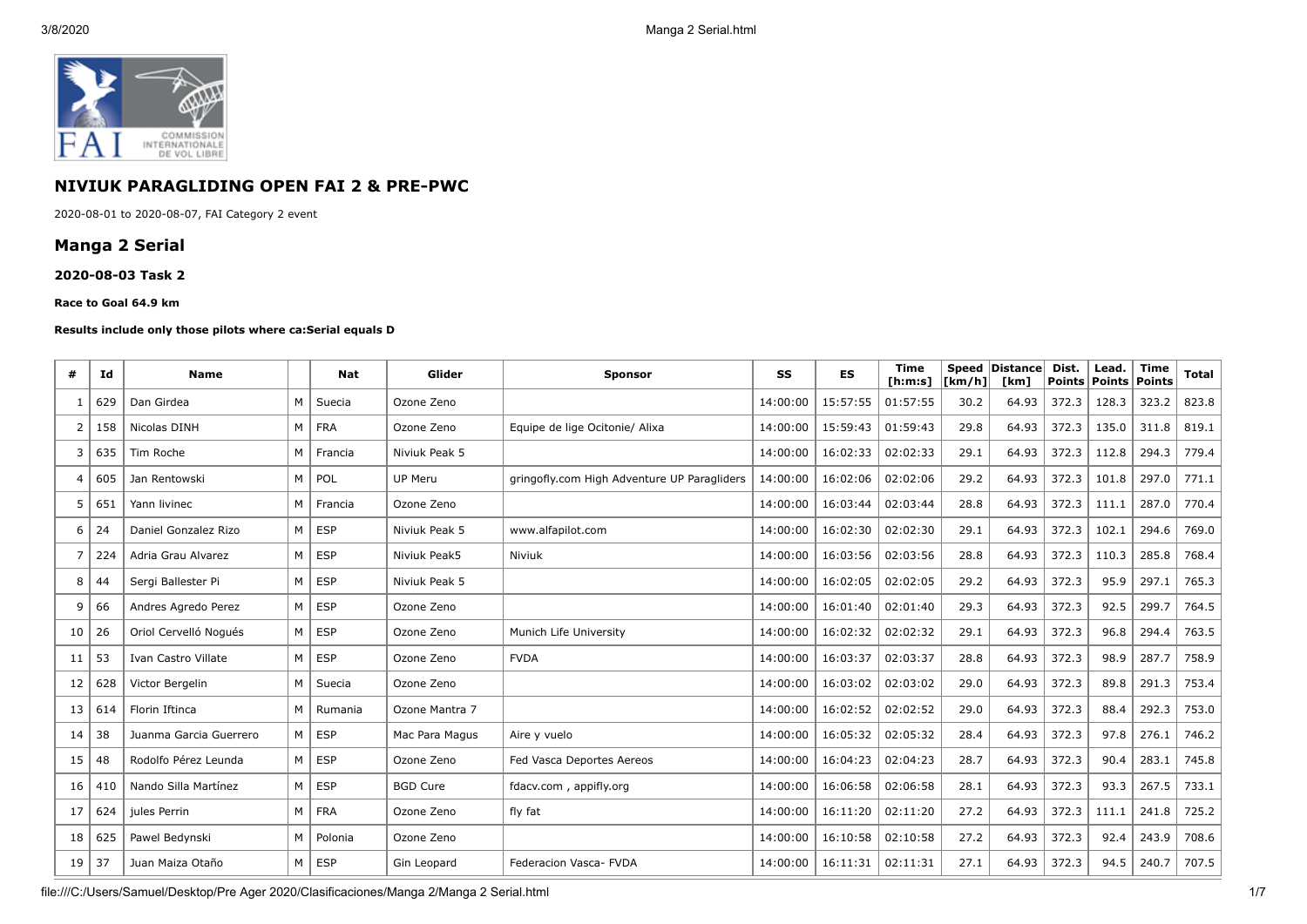| #   | Id  | <b>Name</b>                |   | Nat           | Glider            | <b>Sponsor</b>                         | SS       | ES       | <b>Time</b><br>[ <b>h</b> : <b>m</b> : <b>s</b> ] | [km/h] | Speed   Distance  <br>[km] | Dist.<br>Points | Lead.<br><b>Points</b> | Time<br>Points | Total |
|-----|-----|----------------------------|---|---------------|-------------------|----------------------------------------|----------|----------|---------------------------------------------------|--------|----------------------------|-----------------|------------------------|----------------|-------|
| 20  | 86  | Gorka Uribe Aldekoa        | M | ESP           | Ozone Mantra 7    | EAKF O FEDERACIÓN VASCA                | 14:00:00 | 16:12:32 | 02:12:32                                          | 26.9   | 64.93                      | 372.3           | 87.5                   | 234.8          | 694.6 |
| 21  | 400 | Claude LE MELLEC           | M | Francia       | Ozone Zeno        |                                        | 14:00:00 | 16:30:47 | 02:30:47                                          | 23.6   | 64.93                      | 372.3           | 74.5                   | 133.3          | 580.1 |
| 22  | 51  | Virgilio Ortiz Martín      | M | <b>ESP</b>    | Ozone Zeno        | Vinos Fortis Montaraz                  | 14:00:00 | 16:38:59 | 02:38:59                                          | 22.4   | 64.93                      | 372.3           | 54.5                   | 89.7           | 516.5 |
| 23  | 88  | Gabriel Cañada Estébanez   | M | <b>ESP</b>    | Windtech Duster   | Windtech Paragliders                   | 14:00:00 | 16:41:29 | 02:41:29                                          | 22.1   | 64.93                      | 372.3           | 43.7                   | 76.7           | 492.7 |
| 24  | 156 | Albert Pol Font            | M | <b>ESP</b>    | Niviuk Ikuma      |                                        | 14:00:00 | 16:57:01 | 02:57:01                                          | 20.1   | 64.93                      | 372.3           | 26.1                   |                | 398.4 |
| 25  | 178 | Eva Vinuesa Prieto         | F | <b>ESP</b>    | Ozone Rush 5      |                                        | 14:00:00 | 16:58:00 | 02:58:00                                          | 20.0   | 64.93                      | 372.3           | 14.2                   |                | 386.5 |
| 26  | 31  | Paco Navarro González      | M | <b>ESP</b>    | Mac Para Magus    | www.aireyvuelo.com                     | 14:00:00 |          |                                                   |        | 48.29                      | 276.9           | 3.8                    |                | 280.7 |
| 27  | 266 | Fernando ACEITUNO          | M | <b>ESP</b>    | Niviuk Artik 5    |                                        | 14:00:00 |          |                                                   |        | 47.83                      | 274.2           |                        |                | 274.2 |
| 28  | 180 | <b>Prune Delaris</b>       | F | Francia       | Ozone Zeno        | Pole espoir vol libre                  | 14:00:00 |          |                                                   |        | 42.71                      | 244.9           |                        |                | 244.9 |
| 29  | 97  | Vallés Milla Pere          | M | <b>ESP</b>    | UP Meru           |                                        | 14:00:00 |          |                                                   |        | 40.63                      | 233.0           |                        |                | 233.0 |
| 30  | 302 | Kalin Kostadinov           | M | <b>BUL</b>    | Niviuk Artik 5    | SlyNomad Bulgaria, GreenPeace Bulgaria | 14:00:00 |          |                                                   |        | 40.41                      | 231.7           |                        |                | 231.7 |
| 31  | 22  | Gorka Tornos zabala        | M | <b>ESP</b>    | Ozone Zeno        | <b>FVDA</b>                            | 14:00:00 |          |                                                   |        | 39.02                      | 223.8           |                        |                | 223.8 |
| 32  | 623 | Gilet Valentin             | M | Francia       | Ozone Zeno        | <b>BGD</b>                             | 14:00:00 |          |                                                   |        | 37.04                      | 212.4           |                        |                | 212.4 |
| 33  | 637 | ricardo raats              | M | <b>EST</b>    | Ozone Mantra 7    |                                        | 14:00:00 |          |                                                   |        | 37.00                      | 212.2           |                        |                | 212.2 |
| 34  | 204 | Ana Maria Sancho Frisuelos | F | <b>ESP</b>    | Dudek Airlight    | www.monteholiday.com                   | 14:00:00 |          |                                                   |        | 35.23                      | 202.0           |                        |                | 202.0 |
| 35  | 646 | Dawid Krajewski            | M | Polonia       | UP Summit XC 4    |                                        | 14:00:00 |          |                                                   |        | 32.80                      | 188.1           |                        |                | 188.1 |
| 36  | 103 | Chechu Martinez Rojano     | M | <b>ESP</b>    | Skywalk Spice     | RODEO STAR_FGT                         | 14:00:00 |          |                                                   |        | 32.53                      | 186.5           |                        |                | 186.5 |
| 37  | 79  | Antonio Ramos Moyano       | M | <b>ESP</b>    | Gin Puma          | T.royo arilla, tenapark, iparapente    | 14:00:00 |          |                                                   |        | 30.69                      | 175.9           |                        |                | 175.9 |
| 38  | 115 | Jordi Roset Ilobet         | M | <b>ESP</b>    | Ozone Alpina 3    |                                        | 14:00:00 |          |                                                   |        | 29.98                      | 171.9           |                        |                | 171.9 |
| 39  | 638 | Ricardo Mota Leite         | M | Portugal      | Ozone Mantra 6    | AbouaAboua                             | 14:00:00 |          |                                                   |        | 29.95                      | 171.7           |                        |                | 171.7 |
| 40  | 94  | Nani Pons                  | M | <b>ESP</b>    | Niviuk Artik 5    |                                        | 14:00:00 |          |                                                   |        | 29.93                      | 171.6           |                        |                | 171.6 |
| 41  | 326 | Juan Luis Morales Gómez    | M | <b>ESP</b>    | Nova Sector       |                                        | 14:00:00 |          |                                                   |        | 29.48                      | 169.0           |                        |                | 169.0 |
| 42  | 112 | Miguel VILLARTA_MARTINEZ   | M | <b>ESP</b>    | Skywalk Cayenne 6 | <b>FAMILIA VILLARTA</b>                | 14:00:00 |          |                                                   |        | 29.05                      | 166.6           |                        |                | 166.6 |
| 43  | 615 | <b>Harriet Short</b>       | F | Reino Unido   | Ozone Alpina 3    |                                        | 14:00:00 |          |                                                   |        | 28.85                      | 165.4           |                        |                | 165.4 |
| 44  | 306 | Gadi Wolff                 | M | <b>GER</b>    | <b>BGD Lynix</b>  |                                        | 14:00:00 |          |                                                   |        | 26.48                      | 151.8           |                        |                | 151.8 |
| 45  | 322 | Fermin Montaner Morant     | M | <b>ESP</b>    | Nova Sector       | montaner.de                            | 14:00:00 |          |                                                   |        | 23.57                      | 135.2           |                        |                | 135.2 |
| 46  | 317 | Miguel Angel Pifarré Boix  |   | $M \vert$ ESP | Ozone Zeno        | Àger Aventura't                        | 14:00:00 |          |                                                   |        | 5.30                       | 30.4            |                        |                | 30.4  |
| 47  | 282 | David Zapata               | M | <b>ESP</b>    | Ozone Swift       |                                        |          |          |                                                   |        | 4.00                       | 22.9            |                        |                | 22.9  |
| 47  | 633 | Katarzyna Grajoszek        | F | POL           | UP Mana           |                                        | 14:00:00 |          |                                                   |        | 4.00                       | 22.9            |                        |                | 22.9  |
| ABS | 612 | Håkan Lindqvist            | M | Suecia        | Ozone Zeno        |                                        |          |          |                                                   |        |                            |                 |                        |                | 0.0   |
| ABS | 142 | Mateu Bendicho             | M | ESP           | Ozone Zeno        |                                        |          |          |                                                   |        |                            |                 |                        |                | 0.0   |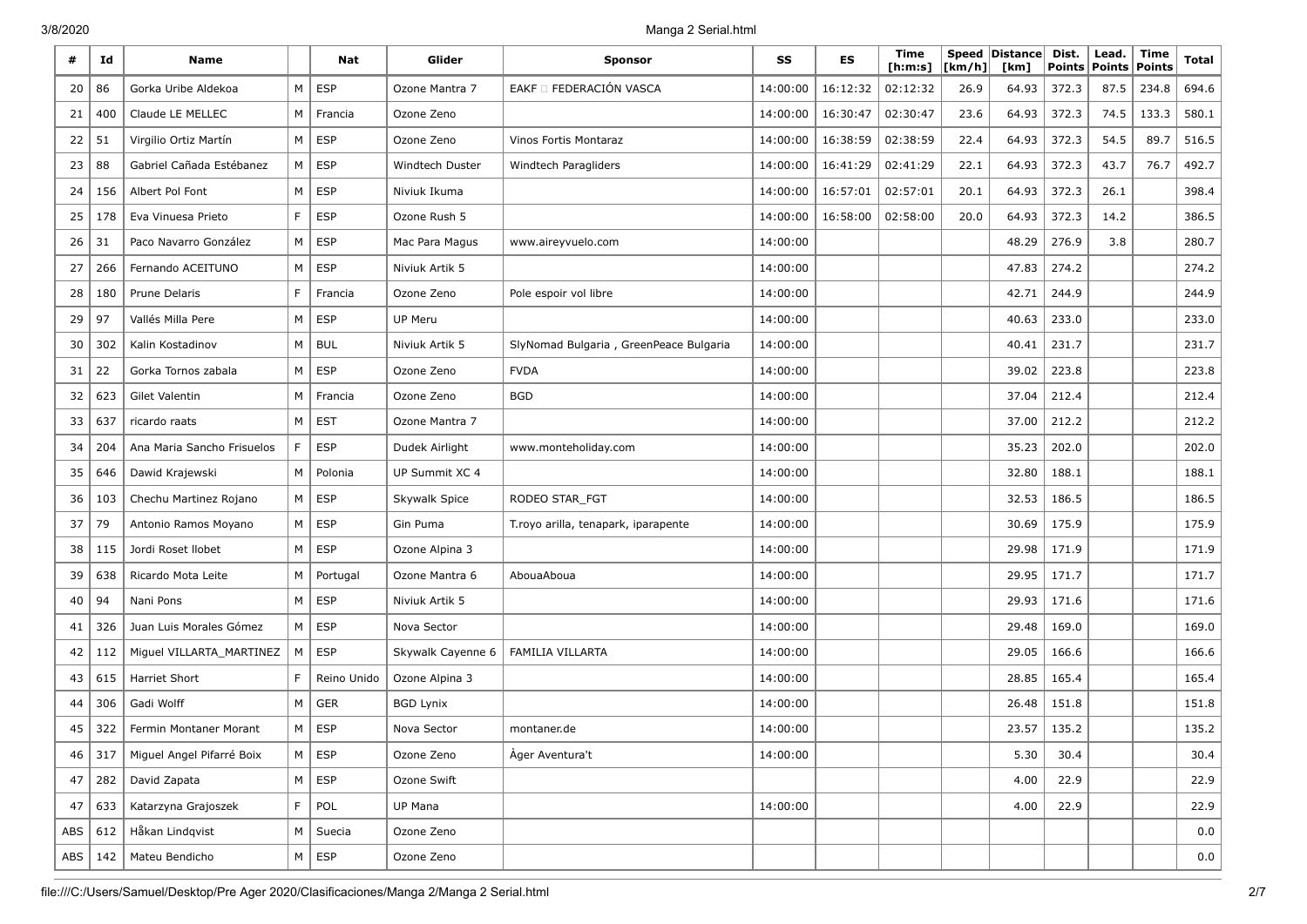|            | Ιd          | Name                              |                   | <b>Nat</b>      | Glider               | Sponsor                         | SS | ES | Time<br>[h:m:s | Speed<br> [km/h] <br>. | <b>Distance</b><br>[km] | Dist. | Lead.<br><b>Points   Points   Points  </b> | Time | Total |
|------------|-------------|-----------------------------------|-------------------|-----------------|----------------------|---------------------------------|----|----|----------------|------------------------|-------------------------|-------|--------------------------------------------|------|-------|
| <b>ABS</b> | $\sim$<br>ᅩ | Mor-<br>o Araue Dominao<br>טו וסו | <b>B</b> <i>B</i> | <b>FSP</b><br>ີ | ' Macpara ⊢<br>Magus | Perfils<br>Parapente<br>revista |    |    |                |                        |                         |       |                                            |      | 0.0   |

### **Task definition**

| No           | Leg Dist.        | Id              | <b>Radius</b> | Open  | Close | <b>Coordinates</b>         | <b>Altitude</b> |
|--------------|------------------|-----------------|---------------|-------|-------|----------------------------|-----------------|
| 1            | $0.0 \text{ km}$ | D <sub>01</sub> | 400 m         | 12:15 | 14:30 | Lat: 42.04635 Lon: 0.74601 | 1560 m          |
| 2 SS         | 3.7 km           | <b>B07</b>      | 4000 m        | 14:00 | 19:00 | Lat: 41.9789 Lon: 0.75025  | 929 m           |
| 3            | 8.3 km           | <b>B08</b>      | 4000 m        | 14:00 | 19:00 | Lat: 42.05183 Lon: 0.6552  | 755 m           |
| 4            | 32.0 km          | B <sub>22</sub> | 2000 m        | 14:00 | 19:00 | Lat: 42.17527 Lon: 0.94617 | 902 m           |
| 5            | 40.4 km          | <b>B25</b>      | 1000 m        | 14:00 | 19:00 | Lat: 42.12208 Lon: 1.05083 | 689 m           |
| 6            | 46.6 km          | A02             | 3000 m        | 14:00 | 19:00 | Lat: 42.14145 Lon: 0.93123 | 455 m           |
| 7            | 55.3 km          | <b>B28</b>      | $2000 \; m$   | 14:00 | 19:00 | Lat: 42.1614 Lon: 1.09163  | 952 m           |
| 8 ES         | 63.3 km          | A06             | $2000 \; m$   | 14:00 | 19:00 | Lat: 42.22223 Lon: 0.97437 | 506 m           |
| $\mathsf{Q}$ | 64.9 km          | A06             | 400 m         | 14:00 | 19:00 | Lat: 42.22223 Lon: 0.97437 | 506 m           |

### **Notes**

| Ιd  | Name                | Note    |
|-----|---------------------|---------|
| 142 | Mateu Bendicho      | Ausente |
| 21  | Mario Arque Domingo | Ausente |
| 612 | Håkan Lindqvist     | Ausente |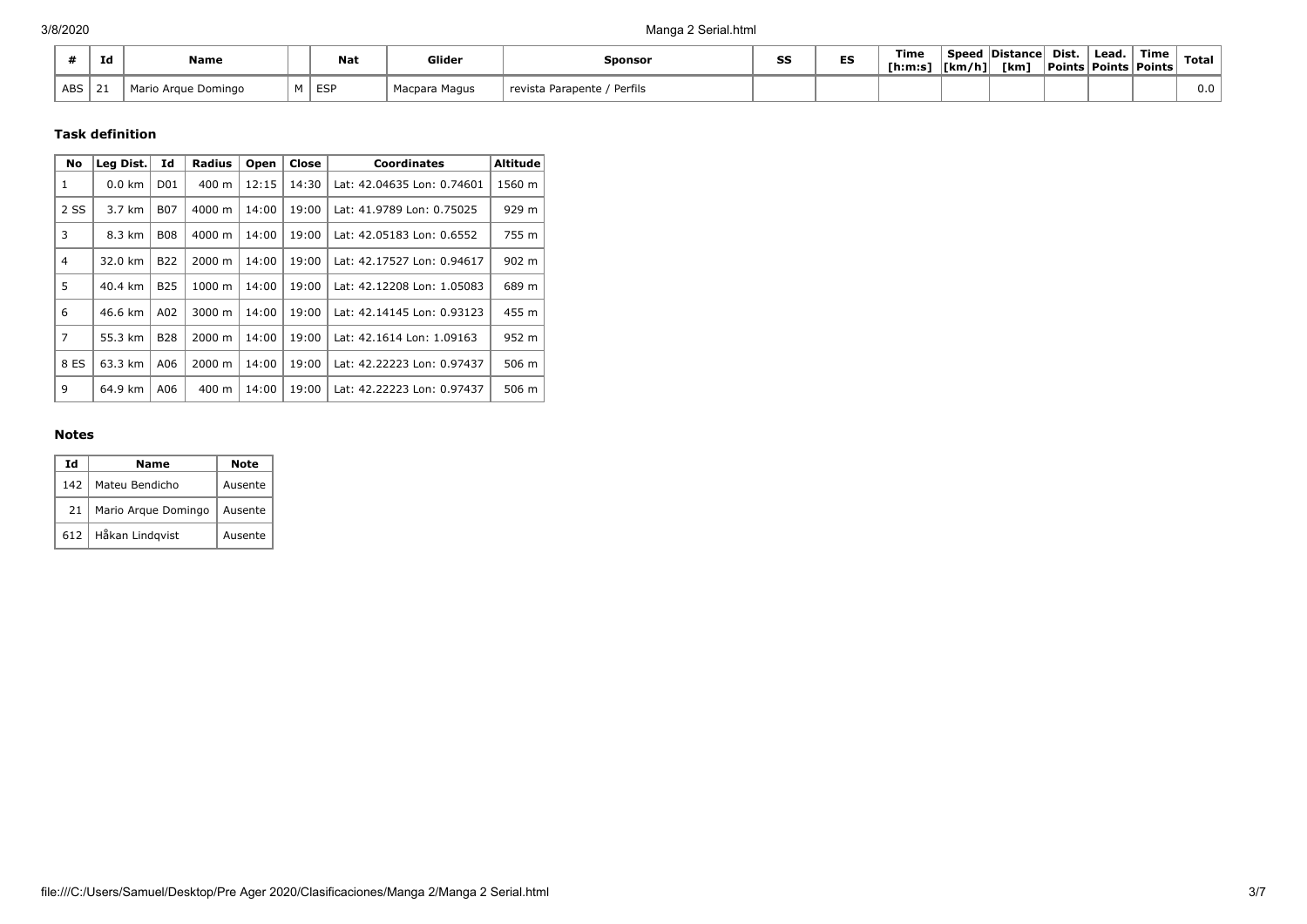**Pilots not yet processed (NYP)**

**Id Name**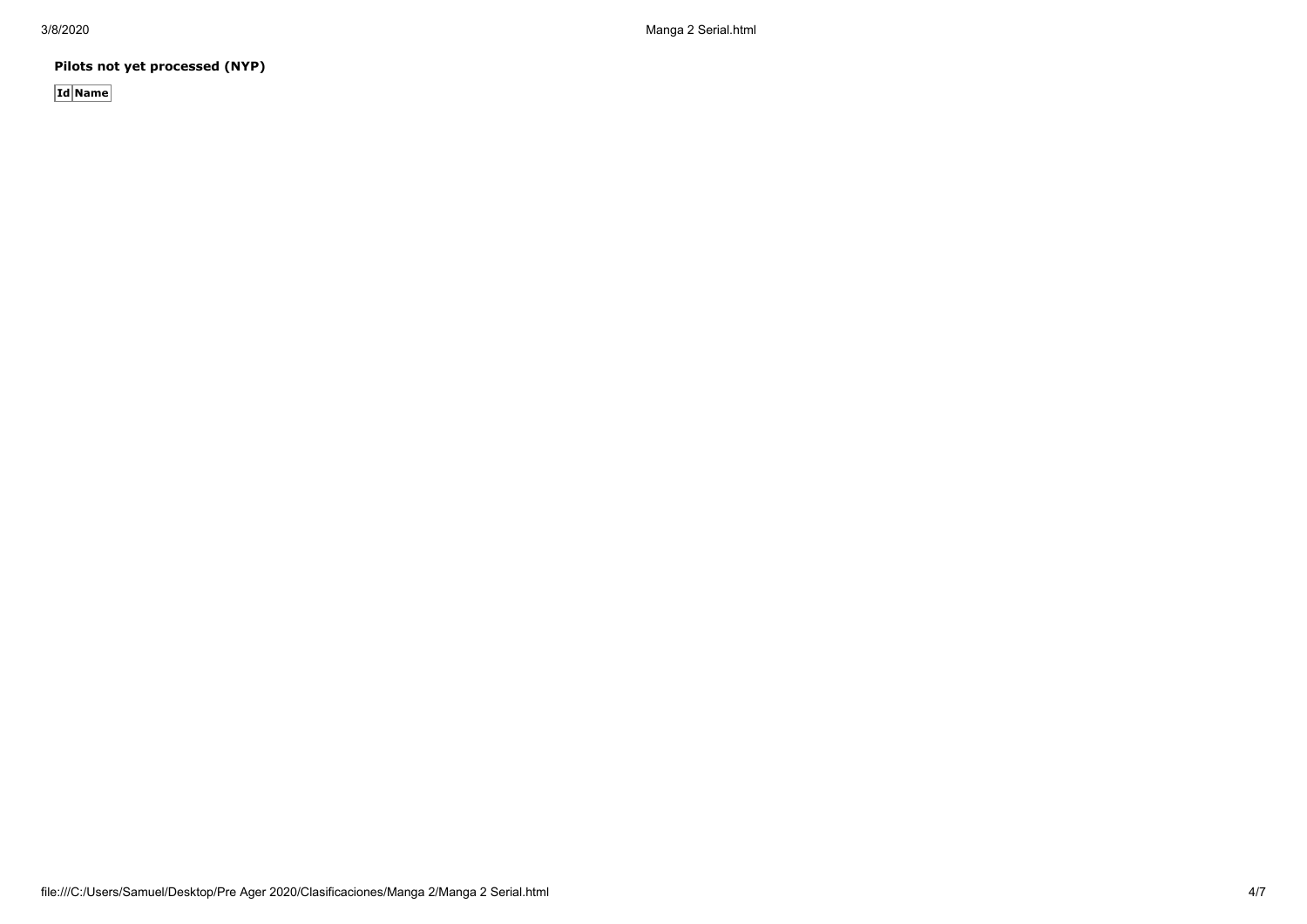### **Task statistics**

| param                           | value                     |
|---------------------------------|---------------------------|
| ss_distance                     | 59.431                    |
| task_distance                   | 64.932                    |
| launch_to_ess_distance          | 63.332                    |
| no_of_pilots_present            | 102                       |
| no_of_pilots_flying             | 102                       |
| no_of_pilots_lo                 | 33                        |
| no_of_pilots_reaching_nom_dist  | 78                        |
| no_of_pilots_reaching_es        | 70                        |
| no_of_pilots_reaching_goal      | 69                        |
| sum_flown_distance              | 5495.558                  |
| best_dist                       | 64.932                    |
| best time                       | 1.6547                    |
| worst_time                      | 2.9667                    |
| qnh_setting                     | 1013.25                   |
| no_of_pilots_in_competition     | 105                       |
| no_of_pilots_landed_before_stop | 0                         |
| sum_dist_over_min               | 5093.559                  |
| sum_real_dist_over_min          | 5093.559                  |
| sum_flown_distances             | 5495.558                  |
| best_real_dist                  | 64.932                    |
| last_start_time                 | 2020-08-03T14:00:00+02:00 |
| first_start_time                | 2020-08-03T14:00:00+02:00 |
| first_finish_time               | 2020-08-03T15:39:17+02:00 |
| max_time_to_get_time_points     | 2.9411                    |
| goalratio                       | 0.6765                    |
| arrival_weight                  | 0                         |
| departure_weight                | 0                         |
| leading_weight                  | 0.162                     |
| time_weight                     | 0.4657                    |
| distance_weight                 | 0.3723                    |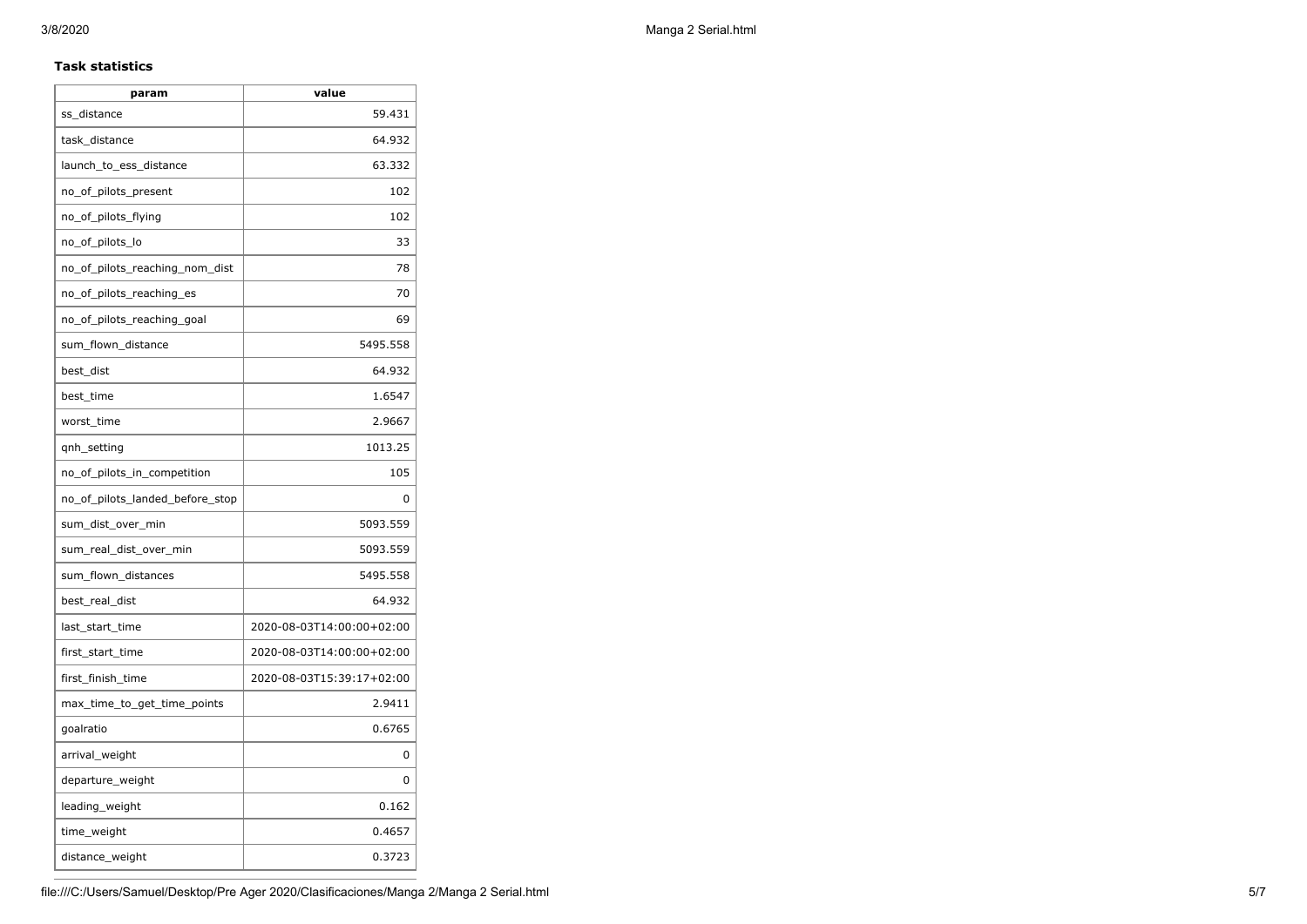| value    |
|----------|
| 1.1131   |
| 372.3081 |
| 465.6919 |
| 0        |
| 162      |
| 0        |
| 1        |
| 1        |
| 1        |
| 1        |
| 1        |
| 0.9911   |
| O        |
|          |

## **Scoring formula settings**

| param                                        | value    |
|----------------------------------------------|----------|
| id                                           | GAP2020  |
| use_distance_points                          | 1        |
| use_time_points                              | 1        |
| use_departure_points                         | $\Omega$ |
| use_leading_points                           | 1        |
| use_arrival_position_points                  | 0        |
| use_arrival_time_points                      | 0        |
| time points if not in goal                   | $\Omega$ |
| jump_the_gun_factor                          | $\Omega$ |
| jump_the_gun_max                             | 0        |
| use 1000 points for max day quality          | $\Omega$ |
| normalize_1000_before_day_quality            | 0        |
| time_validity_based_on_pilot_with_speed_rank | 1        |
| bonus_gr                                     | 4        |
| no_pilots_in_goal_factor                     | 0.8      |
| task_stopped_factor                          | 0.7      |